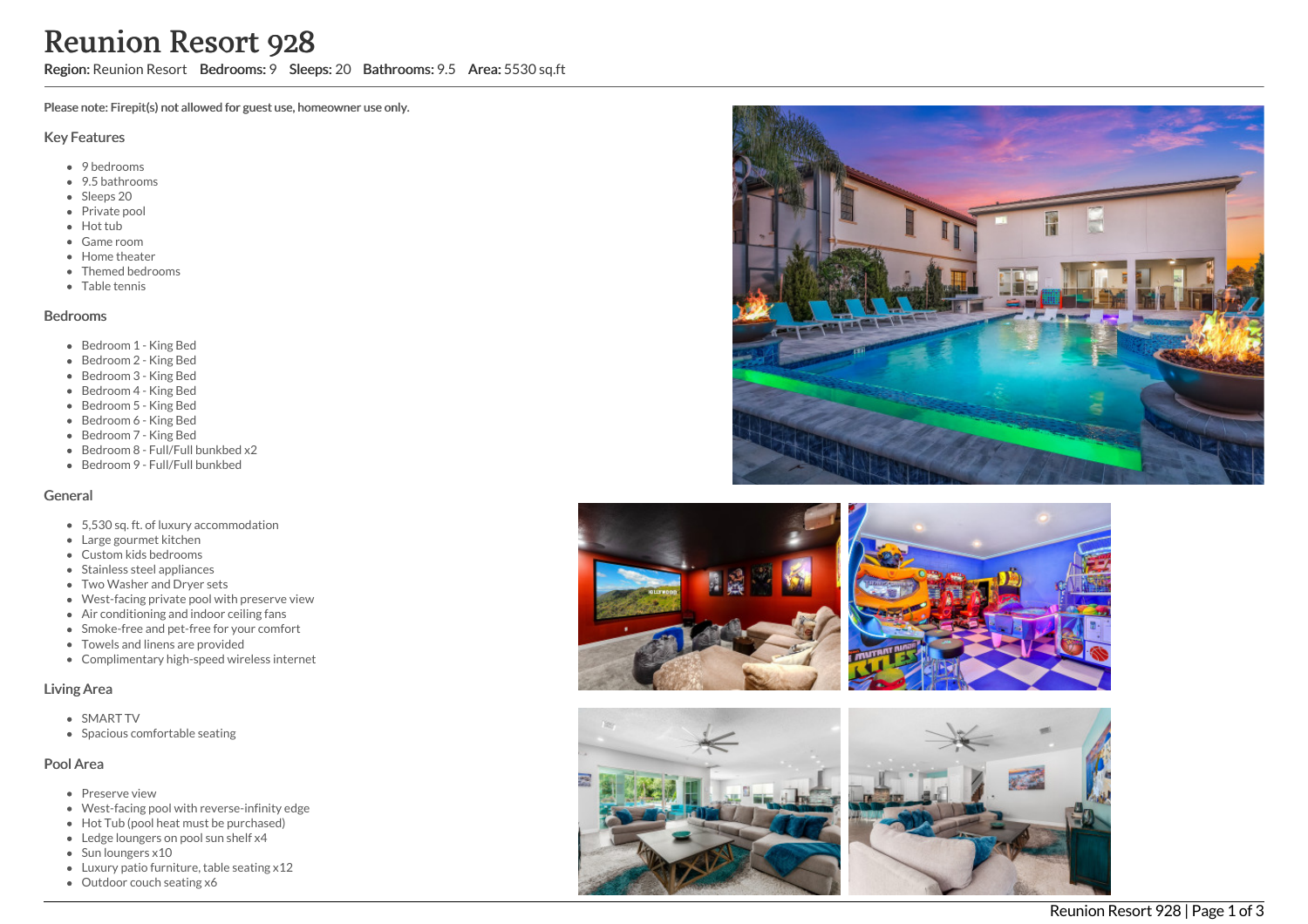- Surround Sound speakers powered by SONOS app x4
- Connect-4
- Table tennis
- Outdoor sink and refrigerator

# Movie Theater

• Projection Screen

# Game Room

- Bumblebee Transformers Arcade Game
- Extreme Hoops Basketball Game
- Air Hockey FX
- Teenage Mutant Ninja Turtles Game
- Raw Thrills Supercars 2 (Pair)
- Dead Storm Pirates Arcade Game

# Upstairs Lounge

- Wetbar with wine cooler
- 1969 Chevy Camaro SS Custom Pool Table

## Laundry Room

- Full-size washer and dryer on both floors
- Ironing board & iron